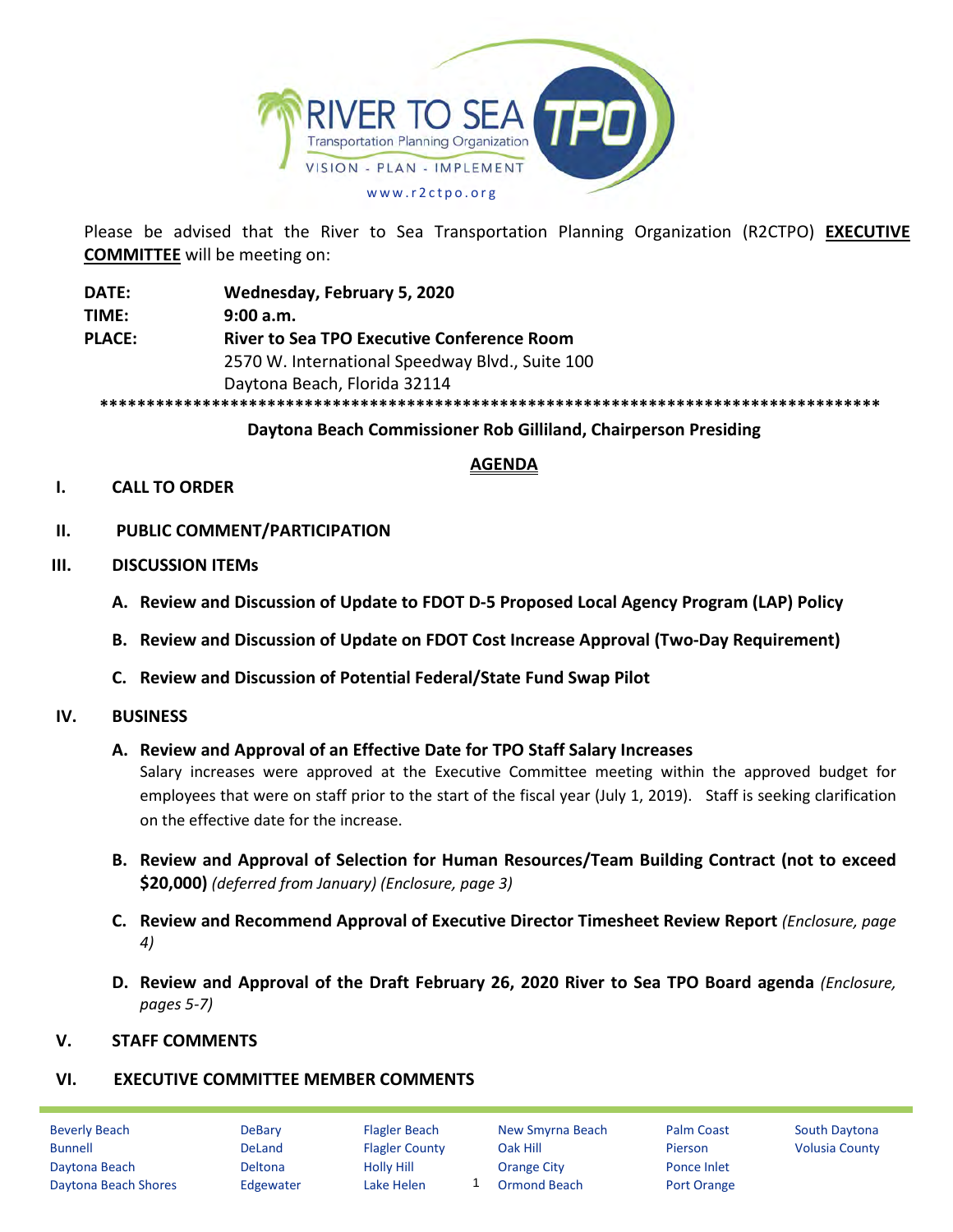*Executive Committee February 5, 2020 Page 2*

### **VII. ADJOURNMENT**

Note: If any person decides to appeal a decision made by this board with respect to any matter considered at such meeting or hearing, he/she will need a record of the proceedings including all testimony and evidence upon which the appeal is to be based. To that end, such person will want to ensure that a verbatim record of the proceedings is made.

Note: Individuals covered by the Americans with Disabilities Act of 1990 in need of accommodations for this public meeting should contact the River to Sea TPO office, 2570 W. International Speedway Blvd., Suite 100, Daytona Beach, Florida 32114-8145; (386) 226- 0422, extension 20416, at least five (5) working days prior to the meeting date.

The River to Sea TPO does not discriminate in any of its programs or services. To learn more about our commitment to nondiscrimination and diversity, visit our Title VI page at www.r2ctpo.org or contact our Title VI/Nondiscrimination Coordinator, Pamela Blankenship, at 386-226-0422, extension 20416, or pblankenship@r2ctpo.org. Persons who require translation services, which are provided at no cost, should contact the River to Sea TPO at (386) 226-0422 or by email at PBlankenship@r2ctpo.org at least five (5) business days prior to the event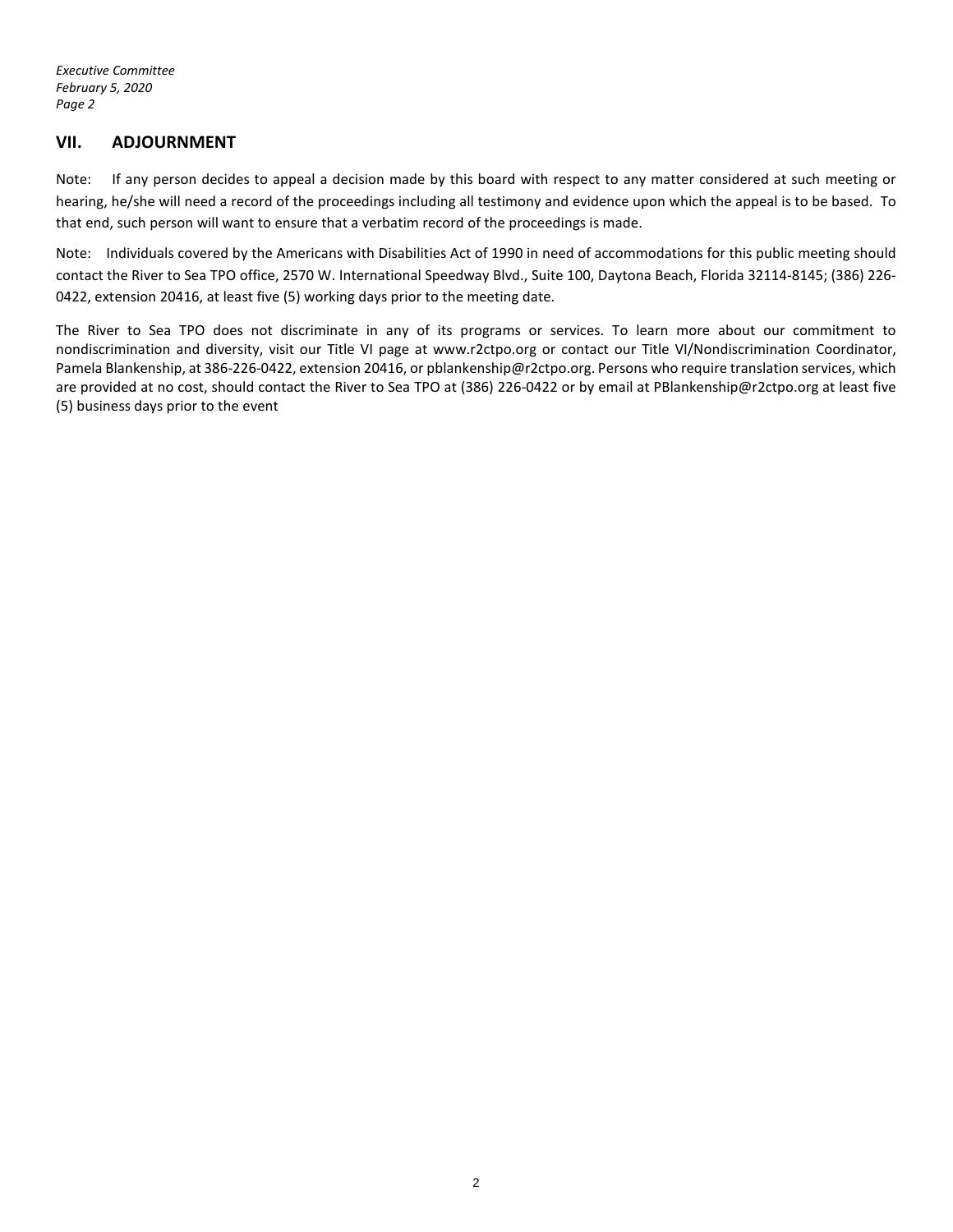

To: River to Sea TPO Executive Committee **Fig. 10.11 Sea Accord 12019-011** 

From: Julie Adamson, Chief Financial Officer, River to Sea TPO

Date: January 24, 2020

RE: Employee Team Building and Goal Setting Activity

As part of the River to Sea TPO's (R2CTPO) FY18/19 and FY19/20 UPWP the R2CTPO is planning on conducting an employee team building and goal setting activity. The R2CTPO will hire a consultant that is expected to conduct the following:

- Evaluation of the Organization Develop a series of activities to help the R2CTPO identify strengths, weaknesses, opportunities, and strategic planning. These activities should involve all staff and be interactive.
- Individual Achievement Develop a series of activities that will help each staff member with professional development and to identify/ assess strengths, weaknesses, opportunities, accountability and goal setting.
- Teamwork/Team Building Develop a series of activities to improve overall performance, communication, and collaboration of the organization. These activities should involve all staff and be interactive.

The R2CTPO has received four quotes from the following firms:

| <b>Firm</b>                | <b>Price</b> | Contingency/<br>Follow-up |
|----------------------------|--------------|---------------------------|
| People Works International | \$16,000     | \$4,000                   |
| Center for Work Life       | \$17,250     | \$2,750                   |
| <b>SkillPath</b>           | \$20,000     | \$0                       |
| Richard Lawson, Esq        | \$20,000     | \$0                       |

The R2CTPO recommends moving forward with executing a contract with People Works International. Due to the nature of this type of work and additional items that may arise as the work is under way, the R2CTPO would like to set aside a contingency within the contract. Funds may only be used from this contract contingency with prior written approval from the R2CTPO.

| <b>Beverly Beach</b> | <b>DeBary</b> | Flagler Beach         | New Smyrna Beach | Palm Coast  | South Daytona         |
|----------------------|---------------|-----------------------|------------------|-------------|-----------------------|
| <b>Bunnell</b>       | DeLand        | <b>Flagler County</b> | Oak Hill         | Pierson     | <b>Volusia County</b> |
| Daytona Beach        | Deltona       | Holly Hill            | Orange City      | Ponce Inlet |                       |
| Daytona Beach Shores | Edgewater     | Lake Helen            | Ormond Beach     | Port Orange |                       |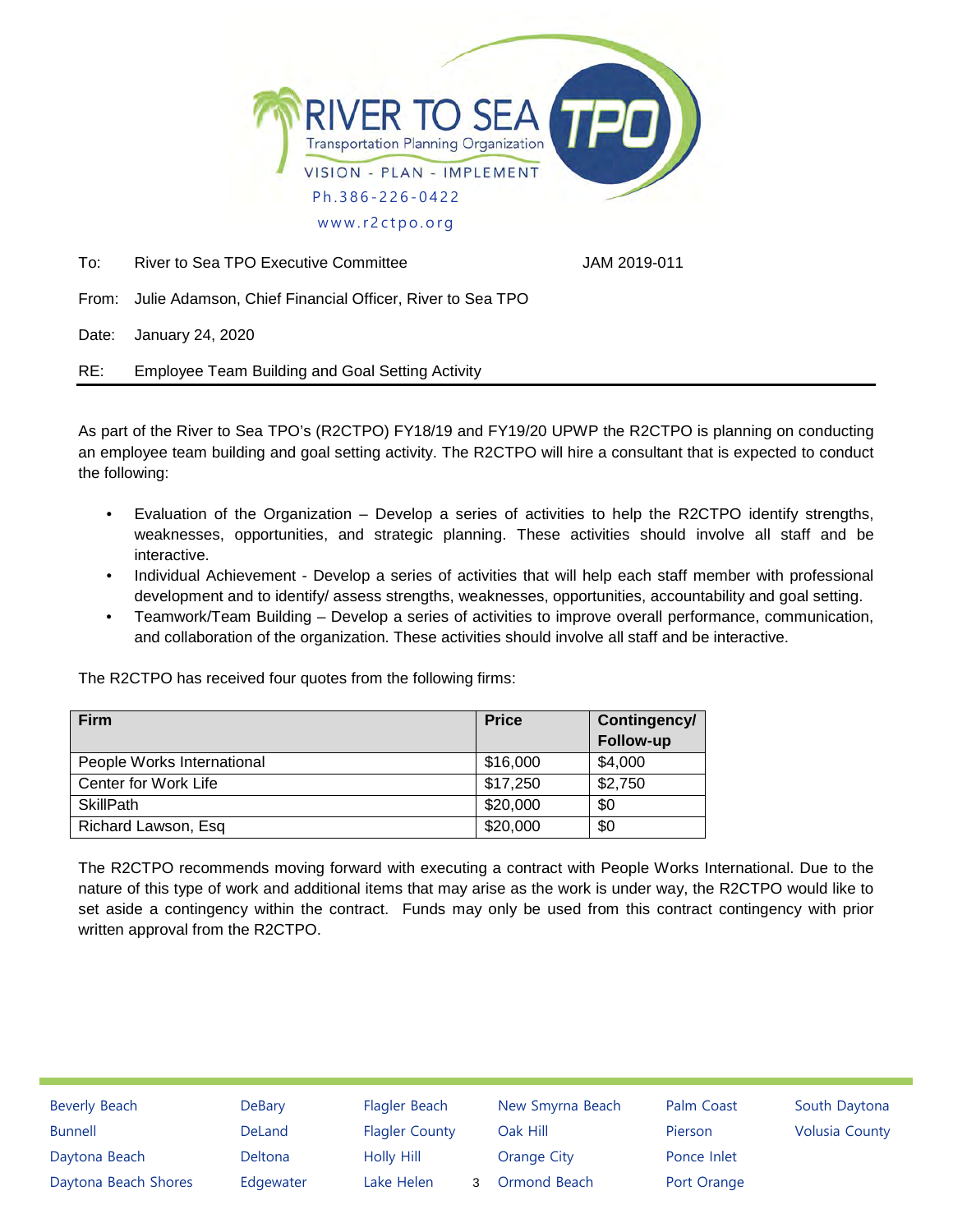

To: River to Sea TPO Board

From: Robert Gilliland, River to Sea TPO Chairperson

Date: January 23, 2020

RE: River to Sea TPO Chairperson Report of Timesheet Review

In accordance with the River to Sea TPO's Timekeeping and Travel Reimbursement Policy that became effective on November 1, 2019, the following timesheets were provided to the River to Sea TPO Chairperson for review on January 3, 2020. From this submission, the Chairperson selected a sample of timesheets to review for timely submission, accuracy and consistency of work detail.

|                     | <b>Timesheets</b>                           |                 |
|---------------------|---------------------------------------------|-----------------|
| <b>Batch Number</b> | <b>Time Period</b>                          | <b>Reviewed</b> |
| 624                 | October 27, 2019 through November 2, 2019   | <b>YES</b>      |
| 625                 | November 3, 2019 through November 9, 2019   |                 |
| 626                 | November 10, 2019 through November 16, 2019 | YES             |
| 627                 | November 17, 2019 through November 23, 2019 |                 |
| 628                 | November 24, 2019 through November 30, 2019 | YES             |

There were no abnormalities noted.

Beverly Beach DeBary Flagler Beach New Smyrna Beach Palm Coast South Daytona Bunnell **Sound Deland** Flagler County Oak Hill **Pierson** Volusia County Daytona Beach Deltona Holly Hill Orange City Ponce Inlet Daytona Beach Shores Edgewater Lake Helen 4 Ormond Beach Port Orange 4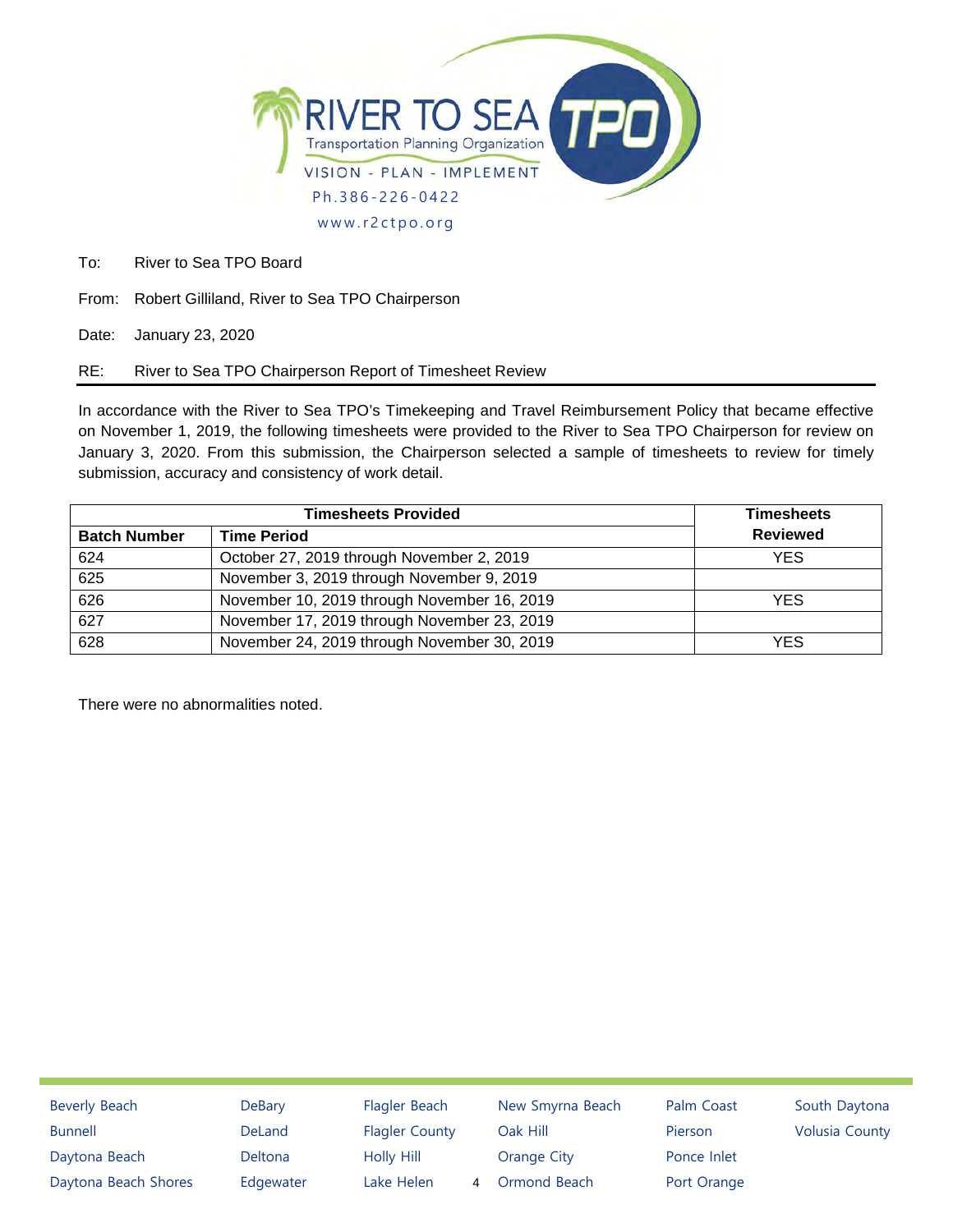

Please be advised that the **RIVER TO SEA TRANSPORTATION PLANNING ORGANIZATION (TPO) BOARD** will be meeting on:

- **DATE: WEDNESDAY, FEBRUARY 26, 2020**
- **TIME: 9:00 A.M.**
- **PLACE: RIVER TO SEA TPO CONFERENCE ROOM** 2570 W. International Speedway Blvd., Suite 100 Daytona Beach, FL 32114

\*\*\*\*\*\*\*\*\*\*\*\*\*\*\*\*\*\*\*\*\*\*\*\*\*\*\*\*\*\*\*\*\*\*\*\*\*\*\*\*\*\*\*\*\*\*\*\*\*\*\*\*\*\*\*\*\*\*\*\*\*\*\*\*\*\*\*\*\*\*\*\*\*\*\*\*\*\*\*\*\*\*\*\*\*\*\*

## **Daytona Beach Commissioner Rob Gilliland, Chairperson Presiding**

- **I. CALL TO ORDER / ROLL CALL / DETERMINATION OF QUORUM**
- **II. PLEDGE OF ALLEGIANCE**
- **III. PUBLIC COMMENT/PARTICIPATION** *(Public comments may be limited to three (3) minutes at the discretion of the Chairperson)*

### **IV. CONSENT AGENDA**

- **A. JANUARY 22, 2020 RIVER TO SEA TPO BOARD MEETING MINUTES** *(Contact: Debbie Stewart) (Enclosure, pages )*
- **B. TREASURER'S REPORT** *(Contact: Julie Adamson) (Enclosure, pages )*
- **C. EXECUTIVE COMMITTEE REPORT** *-- Report by Daytona Beach Commissioner Rob Gilliland, Executive Committee Chairperson (Enclosure, pages)*
- **D. BICYCLE/PEDESTRIAN ADVISORY COMMITTEE REPORT** *-- Report by Mr. Paul Eik, BPAC Chairperson (Enclosure, pages )*
- **E. 2045 LONG RANGE TRANSPORTATION PLAN (LRTP) SUBCOMMITTEE REPORT** *-- Report by Mr. Bob Storke, LRTP Subcommittee Chairperson (Enclosure, pages)*
- **F. CITIZENS ADVISORY COMMITTEE REPORT** *-- Report by Ms. Nora Jane Gillespie, CAC Chairperson (Enclosure, pages )*
- **G. TECHNICAL COORDINATING COMMITTEE REPORT** *-- Report by Mr. Jose Papa, TCC Chairperson (Enclosure, pages)*
- **H. RIVER TO SEA TPO BOARD SUMMARY REPORT** *-- Report by Daytona Beach Commissioner Rob Gilliland, TPO Board Chairperson (Enclosure, pages)*

<sub>5</sub> Ormond Beach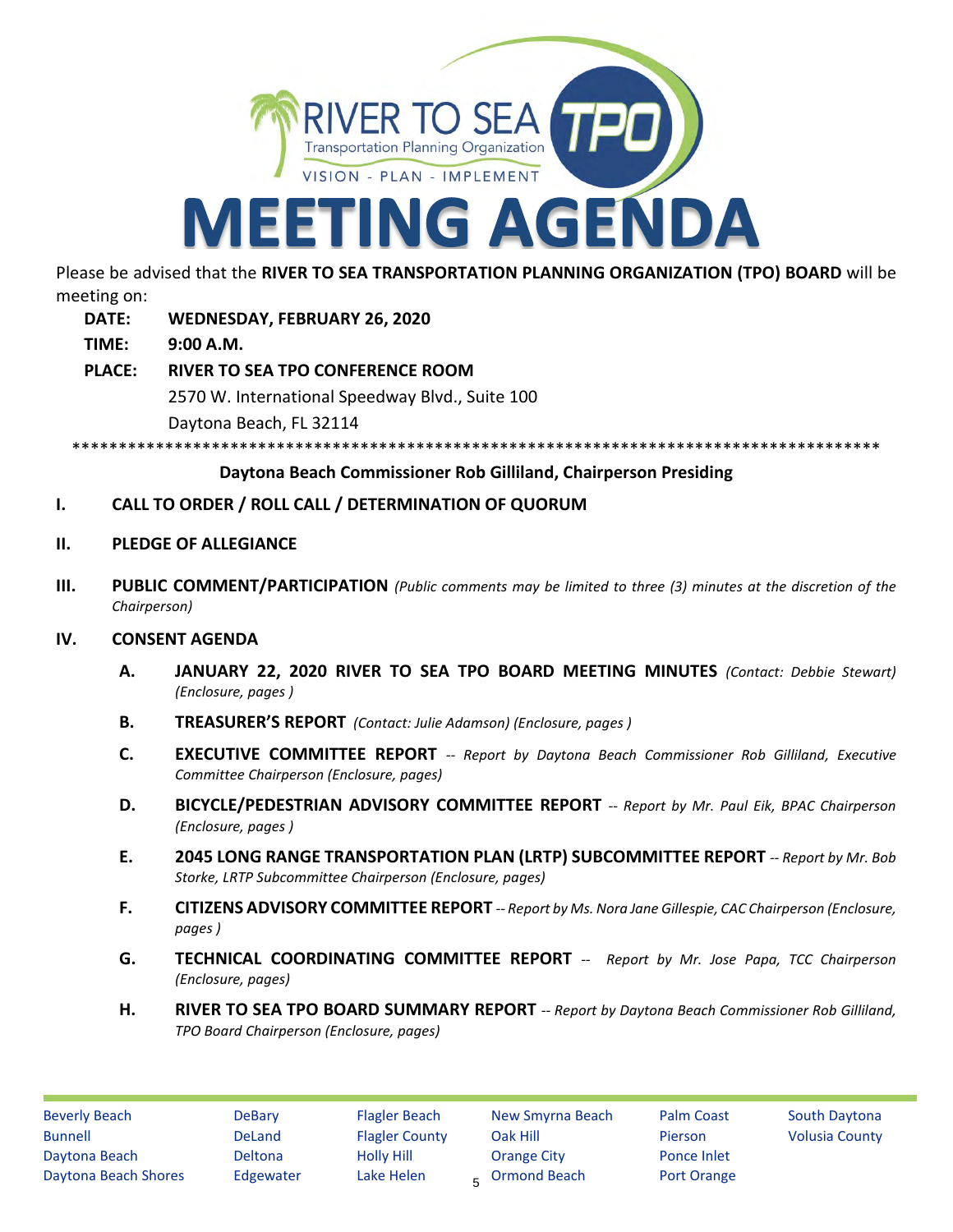*River to Sea TPO Board Agenda February 26, 2020 Page 2*

- **I. METROPOLITAN PLANNING ORGANIZATION ADVISORY COUNCIL (MPOAC) REPORT** *(Contact: Lois Bollenback) (Enclosure, pages )*
- **J. EXECUTIVE DIRECTOR TIMESHEET REVIEW REPORT** *-- Report by Daytona Beach Commissioner Rob Gilliland, TPO Board Chairperson (Enclosure, pages)*

# **V. ACTION ITEMS**

- **A. REVIEW AND APPROVAL OF RESOLUTION 2020-## AMENDING THE FY 2019/20 TO 2023/24 TRANSPORTATION IMPROVEMENT PROGRAM (TIP)** *(Contact: Lois Bollenback) (Enclosure, pages )*
- **B. REVIEW AND APPROVAL OF REVENUES AND TASKS FOR DEVELOPMENT OF THE DRAFT FY 2020/21 AND 2021/22 UNIFIED PLANNING WORK PROGRAM (UPWP) FOR SUBMISSION TO FDOT/FHWA** *(Contact: Lois Bollenback) (Enclosure, pages )*
- **C. REVIEW AND APPROVAL OF RESOLUTION 2020-## UPDATING THE SAFETY PERFORMANCE TARGETS** *(Contact: Lois Bollenback) (Enclosure, pages )*

## **VI. PRESENTATIONS, STATUS REPORTS AND DISCUSSION ITEMS**

- **A. PRESENTATION AND DISCUSSION OF THE DEVELOPMENT OF THE 2045 LONG RANGE TRANSPORTATION PLAN** *(Contact: Colleen Nicoulin) (Enclosure, pages)*
- **B. PRESENTATION AND DISCUSSION OF RESOLUTION 2020-## AUTHORIZING THE EXECUTION OF A SUPPLEMENTAL AGREEMENT TO THE METROPOLITAN PLANNING ORGANIZATION (MPO) AGREEMENT FOR THE USE OF TRANSPORTATION PLANNING (PL) AND URBAN ATTRIBUTABLE (SU) FUNDS AND AMENDING THE FY 2018/19 AND 2019/20 UNIFIED PLANNING WORK PROGRAM** *(Contact: Lois Bollenback) (Pages)*
- **C. PRESENTATION AND DISCUSSION OF RESOLUTION 2020-## AUTHORIZING THE DE-OBLIGATION OF PLANNING (PL) AND URBAN ATTRIBUTABLE (SU) FUNDS FOR THE CURRENT FEDERAL FISCAL YEAR** *(Contact: Lois Bollenback) (Enclosure, pages )*
- **D. PRESENTATION AND DISCUSSION OF THE VOLUSIA COUNTY LPGA AREA BOULEVARD TRANSPORTATION STUDY** *(Contact: Lois Bollenback) (Enclosure, pages )*
- **E. PRESENTATION AND DISCUSSION OF DRAFT SEA LEVEL RISE PLANNING HORIZONS AND RATE PROJECTIONS** *(Contact: Stephan Harris) (Enclosure, pages )*
- **F. PRESENTATION AND DISCUSSION OF VOTRAN'S SERVICE CHANGES FOR ROUTES 10 AND 11** *(Contact: Stephan Harris) (Enclosure, pages )*
- **G. PRESENTATION AND DISCUSSION OF THE R2CTPO 2020 "TELL THE TPO" SURVEY CAMPAIGN** *(Contact: Pam Blankenship) (Enclosure, pages)*
- **H. FDOT REPORT** *(Contact: Vickie Wyche, FDOT District 5) (Enclosure, pages)*

## **VII. EXECUTIVE DIRECTOR'S REPORT** *(Enclosure, page )*

- $\rightarrow$  Update on SU Funding/Work Program
- $\rightarrow$  Update on FDOT D-5 Proposed Local Agency Program (LAP) Policy
- $\rightarrow$  Update on the 2020 Annual Call for Projects<sub>6</sub>